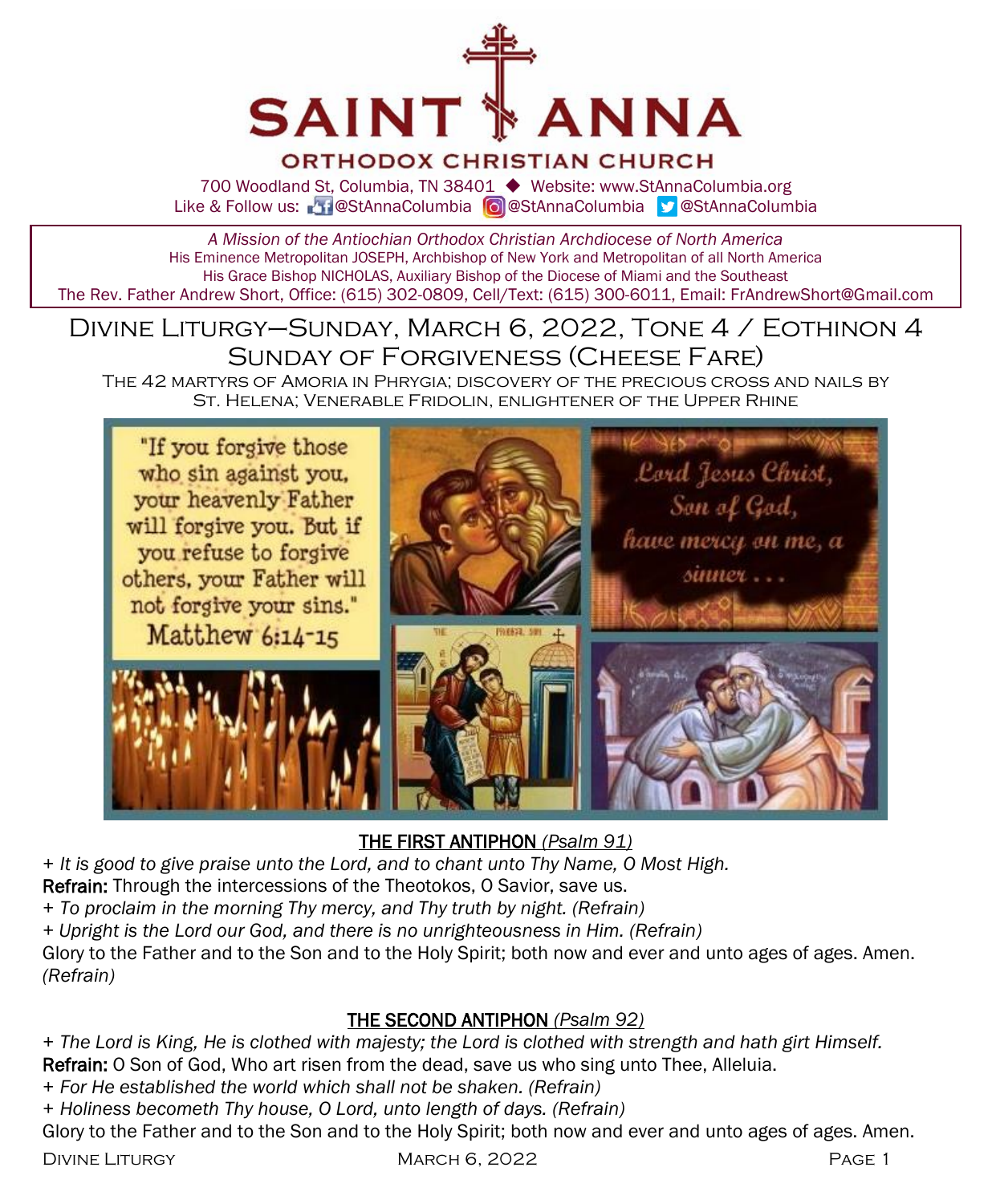#### HYMN OF ST. JUSTINIAN

Only Begotten Son and Word of God, who art immortal, Thou didst take on Thee for our salvation to be incarnate of the Holy Theotokos and ever-virgin Mary and without change was made man, and was crucified also, O Christ our God, and by Thy death hast death subdued. Who art one of the Holy Trinity, glorified with the Father and the Holy Spirit: O save, O save us.

#### THIRD ANTIPHON: RESURRECTIONAL APOLYTIKION IN TONE FOUR (*Psalm 94:1)*

*+ Come, let us rejoice in the Lord, let us shout with jubilation unto God our Savior.* 

Refrain: Having learned the joyful message of the Resurrection from the angel the women disciples of the Lord cast from them their parental condemnation. And proudly broke the news to the Disciples, saying: Death hath been spoiled; Christ God is risen, granting the world Great Mercy.

#### THE EISODIKON (ENTRANCE HYMN) OF ORDINARY SUNDAYS

Come, let us worship, and fall down before Christ. O Son of God, Who art risen from the dead; Save us who sing to Thee. Alleluia.

#### RESURRECTIONAL APOLYTIKION IN TONE FOUR

Having learned the joyful message of the Resurrection from the angel the women disciples of the Lord cast from them their parental condemnation. And proudly broke the news to the Disciples, saying: Death hath been spoiled; Christ God is risen, granting the world Great Mercy..

#### APOLYTIKION OF ST. ANNA, Righteous Ancestor of God, Mother of the Theotokos:

O Godly-minded Anna, thou didst give birth unto God's pure mother who conceived Him Who is our Life. Wherefore, thou hast now passed with joy to thy heavenly rest, wherein is the abode of them that rejoice in glory; and thou askest forgiveness of sins for them that honor thee with love, O ever blessed one.

#### KONTAKION FOR FORGIVENESS SUNDAY IN TONE SIX

O Thou Who guidest to wisdom, and givest understanding and intelligence, the Instructor of the ignorant, and Helper of the poor, strengthen my heart and grant it understanding, O Master. Give me word, O Word of the Father; for behold, I shall not refrain my lips from crying to Thee, O merciful One, have mercy upon me who am fallen.

#### TRISAGION HYMN

People: *(sung)* Holy God, Holy Mighty, Holy Immortal: have mercy on us. *(Three times)*  Glory to the Father, and to the Son, and to the Holy Spirit: Now and ever, and unto ages of ages. *Amen.*  Holy Immortal: have mercy on us. *Deacon: With Strength!* People: Holy God, Holy Mighty, Holy Immortal: have mercy on us.

#### ~THE NEW TESTAMENT READINGS~

THE EPISTLE *(For Sunday of Forgiveness)* 

*Priest: Let us attend.*

Reader: O chant unto our God, chant ye. Clap your hands, all ye nations! (Psalm 46:6,1) *Priest: Wisdom.*

#### Reader: The Reading from the Epistle of St. Paul to the Romans. (13:11-14:4)

*Priest: Let us attend.*

Reader: Brethren, now is our salvation nearer than when we believed. The night is far spent, the day is at hand. Let us therefore cast off the works of darkness, and let us put on the armor of light. Let us walk becomingly, as in the day, not in reveling and drunkenness, not in chambering and licentiousness, not in strife and jealousy. But put on the Lord Jesus Christ, and make no provision for the flesh to fulfill its lusts. But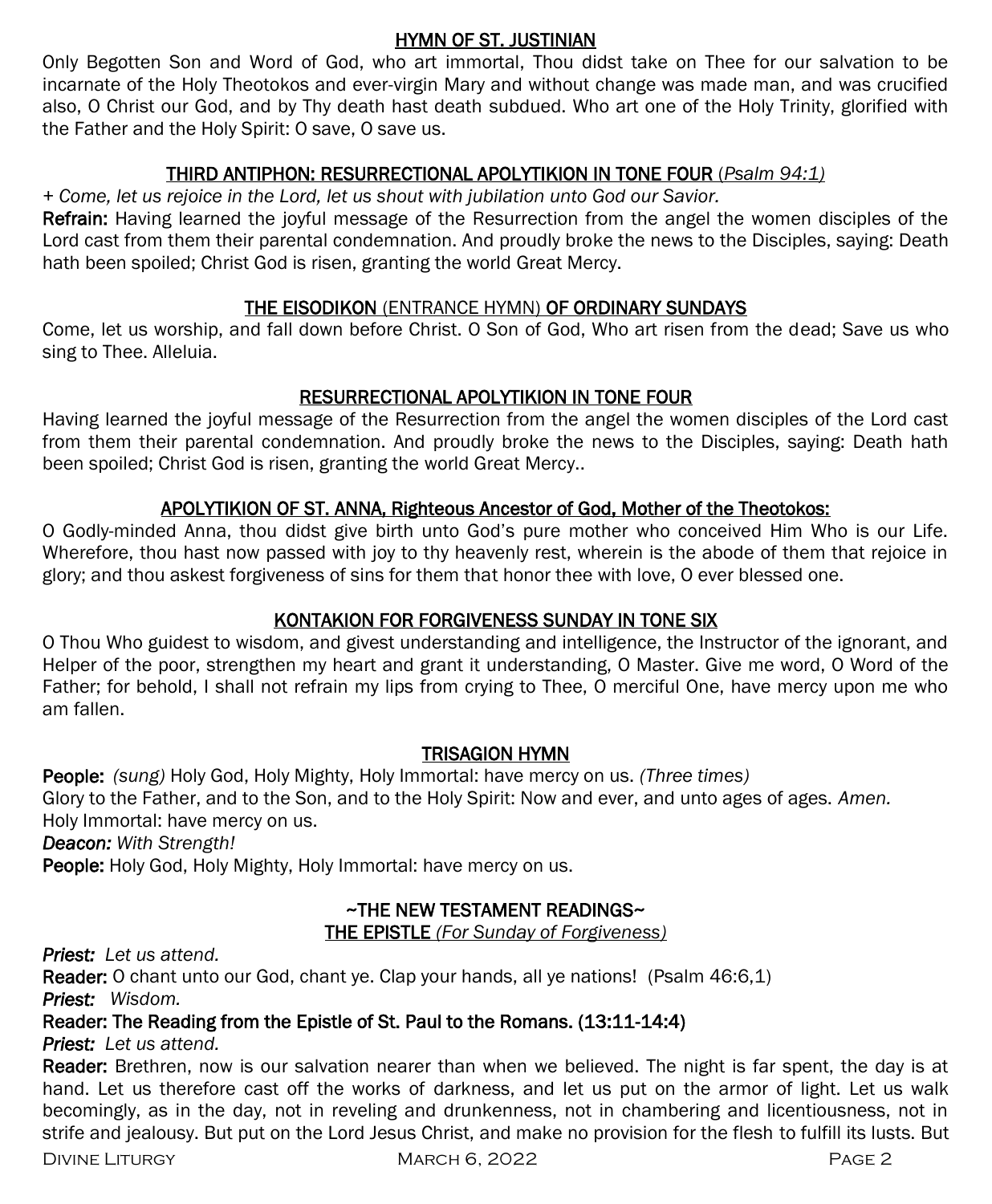as for the one who is weak in faith, receive him, but not for disputes over opinions. For one believes he may eat anything; but the weak person eats herbs. Let not him who eats despise him who does not eat, and let not him who does not eat judge him who eats; for God has received him. Who are you to be the judge over the servant of a stranger? To his own master he either stands or falls; but he will be made to stand; for God is able to make him stand.

#### ALLELUIA FOR THE SUNDAY OF THE LAST JUDGMENT, TONE SIX *(Psalm 91:1,2)*

People: Alleluia, Alleluia, Alleluia. *Reader: It is good to give praise unto the Lord, and to chant unto Thy Name, O Most High.* People: Alleluia, Alleluia, Alleluia. *Reader: To proclaim in the morning Thy mercy, and Thy truth by night.* People: Alleluia, Alleluia, Alleluia.

#### THE GOSPEL *(For Sunday of Forgiveness)*

*Priest: Wisdom. Stand upright. Let us hear the Holy Gospel. Peace be to all.* People: And to thy spirit.

*Priest: The Reading from the Holy Gospel according to St. Matthew. (6:14-21)* 

People: Glory to thee, O Lord, Glory to thee.

*Priest: Let us attend.* 

*The Lord said to His Disciples: If you forgive men their trespasses, your heavenly Father also will forgive you; but if you do not forgive men their trespasses, neither will your Father forgive your trespasses. And when you*  fast, do not look dismal, like the hypocrites, for they disfigure their faces that their fasting may be seen by *men. Truly, I say to you, they have received their reward. But when you fast, anoint your head and wash your face, that your fasting may not be seen by men but by your Father Who is in secret; and your Father Who sees in secret will reward you. Do not lay up for yourselves treasures on earth, where moth and rust consume and where thieves break in and steal, but lay up for yourselves treasures in heaven, where neither moth nor rust consumes and where thieves do not break in and steal. For where your treasure is, there will your heart be also.*

People: Glory to thee, O Lord, Glory to thee.

#### CHERUBIC HYMN

We who mystically represent the cherubim, and who sing to the life-giving Trinity the thrice holy hymn, let us now lay aside all earthly cares, that we may receive the King on all who comes invisibly up borne by the angelic host. *Alleluia.*

#### THE NICENE CREED

I believe in one God, the Father Almighty, Maker of heaven and earth, and of all things visible and invisible; And in one Lord Jesus Christ, the Son of God, the Only-begotten, Begotten of the Father before all worlds, Light of Light, Very God of Very God, Begotten, not made; of one essence with the Father, by whom all things were made: Who for us men and for our salvation came down from heaven, And was incarnate of the Holy Spirit and the Virgin Mary, and was made man; And was crucified also for us under Pontius Pilate, and suffered and was buried; And the third day He rose again, according to the Scriptures; And ascended into heaven, and sitteth at the right hand of the Father; And He shall come again with glory to judge the quick and the dead, Whose kingdom shall have no end. And I believe in the Holy Spirit, the Lord, and Giver of Life, Who proceedeth from the Father, Who with the Father and the Son together is worshipped and glorified, Who spake by the Prophets; And I believe in One Holy Catholic and Apostolic Church. I acknowledge one Baptism for the remission of sins. I look for the Resurrection of the dead. And the Life of the world to come. *Amen.*

#### MEGALYNARION IT IS TRULY MEET

DIVINE LITURGY CHARGE 3 MARCH 6, 2022 It is truly meet, it is truly meet, to call thee Blessed, Lady Theotokos. Lady ever-greatly blessed, and most perfect in innocence, and Mother of our God. Lady more precious than the cherubim and more glorious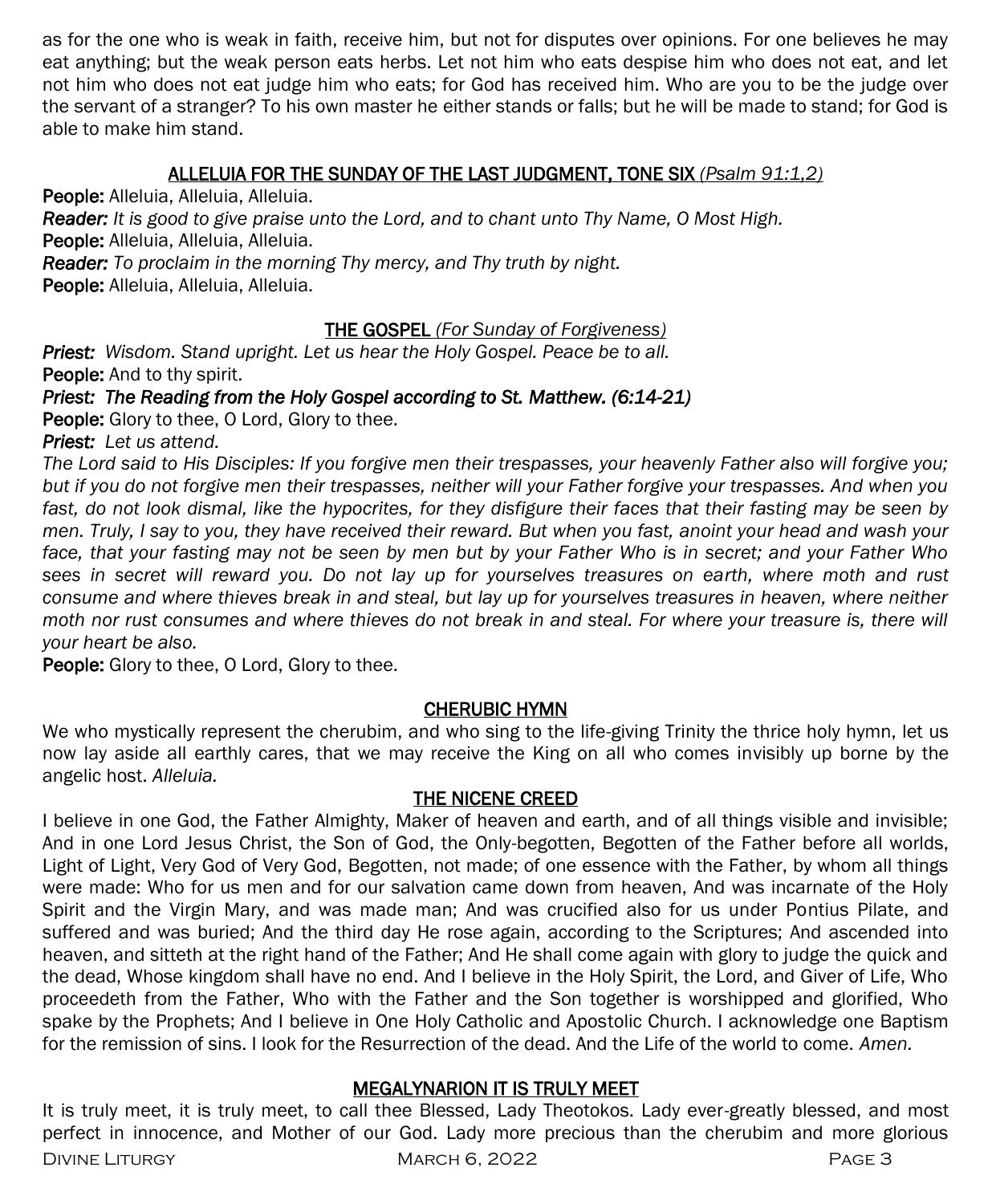beyond all measure than the seraphim, who without corruption gavest birth to God the Word and art truly Theotokos, we magnify Thee, we magnify Thee.

#### THE LORD'S PRAYER

Our Father, who art in heaven, hallowed be thy Name; thy kingdom come; thy will be done on earth, as it is in heaven. Give us this day our daily bread; and forgive us our trespasses, as we forgive those who trespass against us; and lead us not into temptation but deliver us from evil.

#### PRE-COMMUNION PRAYER – A PRAYER OF ST. JOHN CHRYSOSTOM

I believe, O Lord, and I confess that thou art truly the Christ, the Son of the living God, who didst come into the world to save sinners, of whom I am chief. And I believe that this is truly thine own immaculate Body, and that this is truly thine own precious Blood. Wherefore I pray thee, have mercy upon me and forgive my transgressions both voluntary and involuntary, of word and of deed, of knowledge and of ignorance; and make me worthy to partake without condemnation of thine immaculate Mysteries, unto remission of my sins and unto life everlasting. *Amen.*

Of thy Mystic Supper, O Son of God, accept me today as a communicant: for I will not speak of thy Mystery to thine enemies, neither will I give thee a kiss as did Judas; but like the thief will I confess thee: Remember me, O Lord, in thy Kingdom. Not unto judgment nor unto condemnation be my partaking of thy Holy Mysteries, O Lord, but unto the healing of soul and body.

#### THE COMMUNION HYMN - KOINONIKON – Psalm 148:1-4

Refrain: Praise ye the Lord from the heavens, praise ye Him in the highest.

*1). Praise Him, all ye His angels; praise Him, all ye His hosts. (Refrain)*

*2). Praise Him, O sun and moon; praise Him, all ye stars and light. (Refrain)*

*3). Praise Him, ye heavens of heavens, and thou water that art above the heavens. (Refrain) Alleluia.* 

*Priest: With the fear of God and faith and love, draw near.*

People: Blessed is he that cometh in the Name of the Lord. God is the Lord and hath appeared unto us.

#### THE PEOPLE'S COMMUNION HYMN

Receive me today, O Son of God, as partaker of Thy mystical supper; for I will not speak, for I will not speak of Thy mystery to Thine enemies, neither will I give Thee a kiss as did Judas; but like the thief will I confess Thee. Remember me, O Lord, remember me, O Lord, in Thy Kingdom.

#### POST-COMMUNION HYMN

We have seen the true light; we have received the heavenly Spirit. We have found the true faith worshipping the undivided Trinity, who hath saved us.

#### LET OUR MOUTHS BE FILLED

Let our mouths be filled with Thy praise, O Lord that we may sing of Thy glory. For Thou hast made us worthy to partake of Thy holy, divine, immortal, and life creating mysteries. Keep us in Thy holiness that all the day we may meditate upon Thy righteousness. Alleluia. Alleluia. Alleluia.

# St. Anna Announcements

Welcome to our Visitors – We're glad you're here! Please join us after the morning services for Coffee Hour so we can meet you and know you better.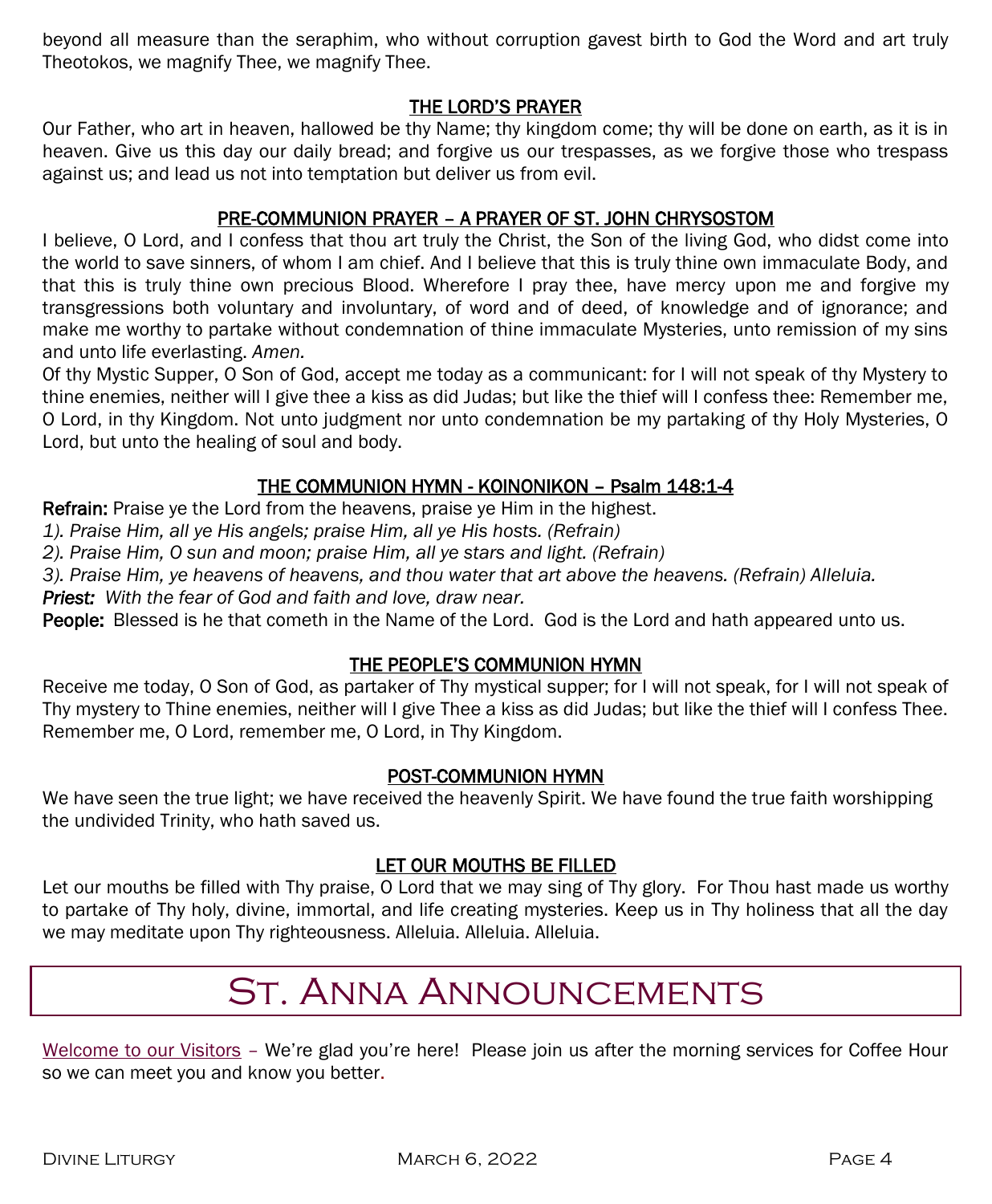Receiving Holy Communion unites us with Our Lord Jesus Christ, His unoriginated Father, the Holy Spirit, our Bishop, and the Church, both in heaven and on earth. To commune signifies a commitment to Holy Orthodox Christianity and that all communicants share this common Apostolic Faith. As such, only those who are members in good standing of the Holy Orthodox Christian Church and who have prepared themselves through prayer, fasting and regular confession may receive the Eucharist. All those present today, including non-Orthodox, are invited to receive the Blessed Bread from the acolytes or clergy as a sign of our friendship.

#### UPCOMING SERVICES:

Sunday, March 6: Orthros (9am) and Divine Liturgy (10am) – *Cheesefare/Forgiveness Sunday* Sunday, March 6: Forgiveness Vespers (12 Noon) – *Ice Cream Sundaes following this service!* Monday, March 7: Canon of St. Andrew of Crete (6:30pm) Tuesday, March 8: Canon of St. Andrew of Crete (6:30pm) Wednesday, March 9: Pre-Sanctified Divine Liturgy (6:00pm) Thursday, March 10: Canon of St. Andrew of Crete (6:30pm) Friday, March 11: Little Compline with the Akathist Hymn (6:30pm) Saturday, March 12: Great Vespers (5pm) Sunday, March 13: Orthros (9am) and Divine Liturgy (10am) – *Orthodoxy Sunday* Wednesday, March 16: Pre-Sanctified Divine Liturgy (6:00pm) Friday, March 18: Little Compline with the Akathist Hymn (6:30pm) Saturday, March 19: Great Vespers (5pm) Sunday, March 20: Orthros (9am) and Divine Liturgy (10am) – *St. Gregory Palamas* Wednesday, March 23: Pre-Sanctified Divine Liturgy (6:00pm) Friday, March 25: *Vesperal Divine Liturgy (*6:00pm) – *Feast of the Annunciation* Saturday, March 26: Great Vespers (5pm) Sunday, March 27: Orthros (9am) and Divine Liturgy (10am) – *Sunday of the Cross* Wednesday, March 30: Pre-Sanctified Divine Liturgy (6:00pm)

| <b>SERVICE</b> | <b>ACOLYTES</b>      | <b>PROSPHORA</b>         | <b>EPISTLE READER</b> | <b>CHURCH CLEANING</b>  |
|----------------|----------------------|--------------------------|-----------------------|-------------------------|
| Sun, Mar 6     | St. Herman           | Julie Dumond (F)         | Rachel Meese          | Meese, Meese            |
| Sun, Mar 13    | St. Raphael          | Ben/Hannah Kelley (B)    | Dayle Lemon           | Julie, Lisa, Jenny, Amy |
| Sun, Mar 20    | St. Herman           | Ben/Hannah Kelley (F)    | Mary Hannah Kelley    | Weaver, Hill            |
| Fri, Mar 25    | <b>ALL AVAILABLE</b> | Arlin & Cathy Troyer (F) | Nancy Webster         | N/A                     |
| Sun, Mar 27    | St. Raphael          | Ben/Hannah Kelley (F)    | Jenny Emerson         | Cox, Basil, Walt        |

Andrew Webster **Kellen Stephens** Adrian Hill **Kanen Stephens** Jesse Cox Ben Weaver Theodore Thomas Jaden Kent

Acolyte Teams: St. Raphael Team St. Herman Team Leader – Steve Cox Leader – Brian Weaver

Special Days THIS WEEK – May God Grant You Many Years! Birthday: Danielle Thomas March 7

#### PLEASE SAVE THESE DATES:

- 1.) Cheesefare/Forgiveness Sunday and Ice Cream Sundaes TODAY!
- 2.) Great Lent Begins Monday, March 7
- 3.) Teen SOYO Meeting Sunday, March 13 (11:45am)
- 4.) St. Anna Men's Night Out –Tuesday, March 15 (6pm)– *Pita Plus Gyros 1005 1/2 Carmack Blvd, Columbia*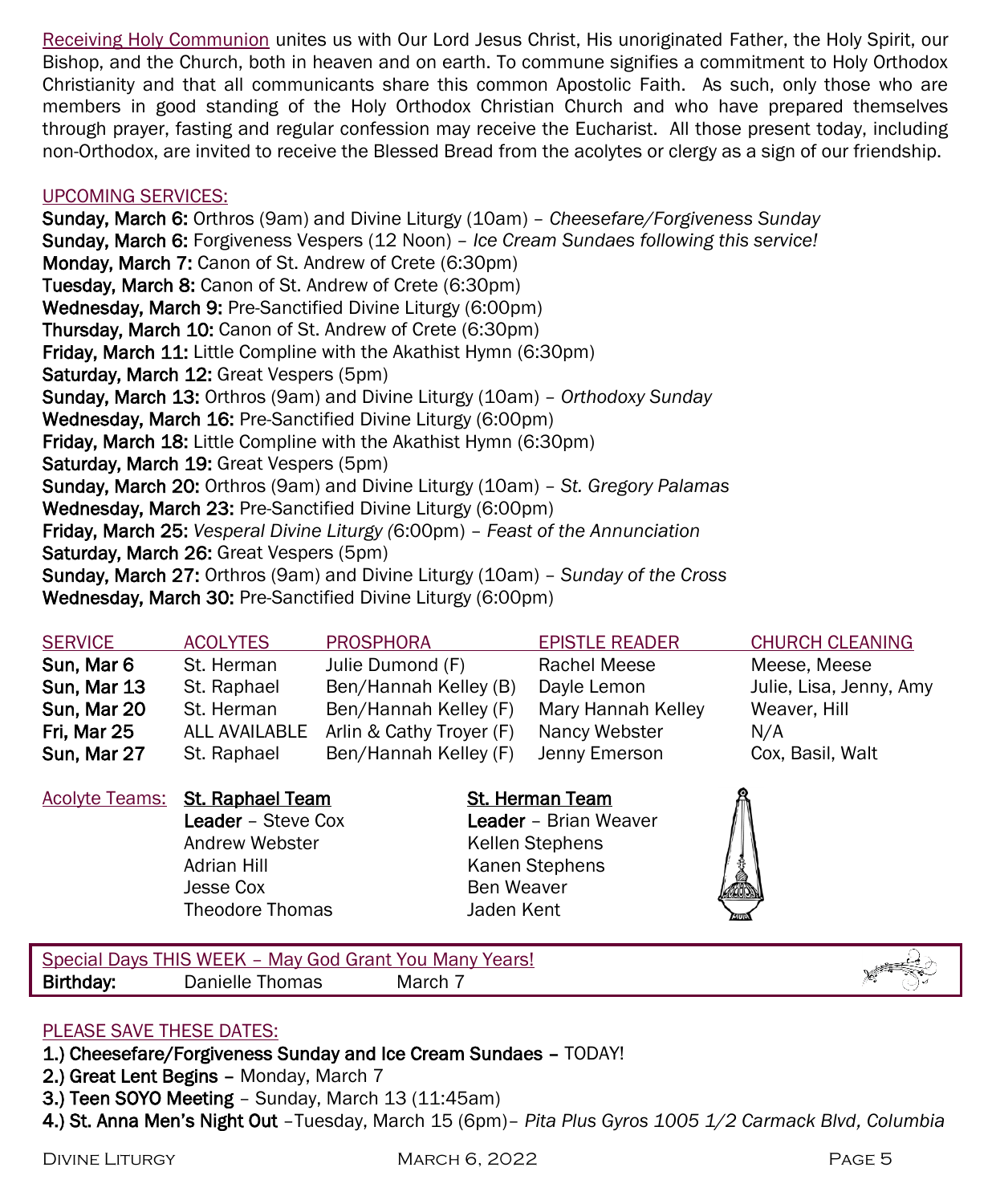#### 5.) Parish Council Meeting – Thursday, March 17 (6:30pm)

6.) St. Anna Women's Luncheon – Sunday, March 20 (Noon) - *B's Salty & Sweet (101 N James M Campbell Blvd, Suite #7, Columbia, TN) Inside the Factory at Columbia*

Church School – 8:45 am (Ages 3-12) – Church School will begin again NEXT SUNDAY, March 13.

Antiochian Women's Month – Every year in the Antiochian Orthodox Christian Archdiocese of North America, the month of March is designated by our Metropolitan as Antiochian Women's Month. Since the establishment of the Antiochian Women's organization, the women of our Archdiocese have been organized to serve our local churches in many ways and have collected a special offering each year toward projects identified by the Metropolitan. This year, during the month of March, the women of our church have volunteered to read the Epistle Lesson during the Divine Liturgy and a special offering will be collected on March 20 for the expansion and development of 3 very needful facilities to be located at Antiochian Village in western Pennsylvania which will include a new cathedral along with a monastery, a home for our retired



Hierarchs and a crypt in the cathedral where our hierarchs will repose including St. Raphael.



Ice Cream Sundaes TODAY! – To Celebrate Cheesefare Sunday and arrival of Great Lent we will have an "Old Fashioned Ice Cream Social" immediately following Forgiveness Vespers TODAY. Please stay for this service and join us for ice cream sundaes. We have plenty to share!

#### GREAT LENT AND HOLY WEEK SERVICES BOOKS

1. The Divine Services of Great Lent – (\$25 - Produced locally and available on the back table of the church) This Book contains the Lenten Services beginning with Forgiveness Vespers through the Liturgy for St. Lazarus - the Saturday before Palm Sunday. Also included, are the Lenten Calendar and Lenten Lectionary – including the Epistle and Gospel Readings for each day and the Fasting Guidelines from the Typikon.

2. The Services of Great and Holy Week and Pascha: According to the Use of the Antiochian Orthodox Archdiocese of North America. This service book contains all the services during Holy Week and will be available for purchase from Fr. Andrew. Please let him know of your need.

#### Ukraine Relief - IOCC Sets \$1 Million Fundraising Goal for Immediate and Long-Term Support

The humanitarian and development agency International Orthodox Christian Charities (IOCC) is responding to needs created by the conflict in Ukraine. Given the enormity of the crisis, IOCC has launched a



campaign to raise at least \$1 million dollars in private donations to support this work. In response to the crisis in Ukraine, IOCC is working with partners in country and across the region to help address immediate needs, while looking ahead and planning for a longer-term response. Initial efforts in Ukraine include providing generators and fuel, as well as flashlights, batteries, and candles. Families with young children will also receive baby diapers. In addition, IOCC is working with partners on the ground in Romania and Moldova who are serving refugees arriving from Ukraine. They've deployed staff to the area and are coordinating with local churches. IOCC support will provide emergency supplies including food, water, cots, mattresses, blankets and other bedding, baby food, wipes, and diapers, plus other hygiene, and sanitary items. To donate toward these efforts, please visit www.iocc.org/ukraine22 or call 877.803.4622.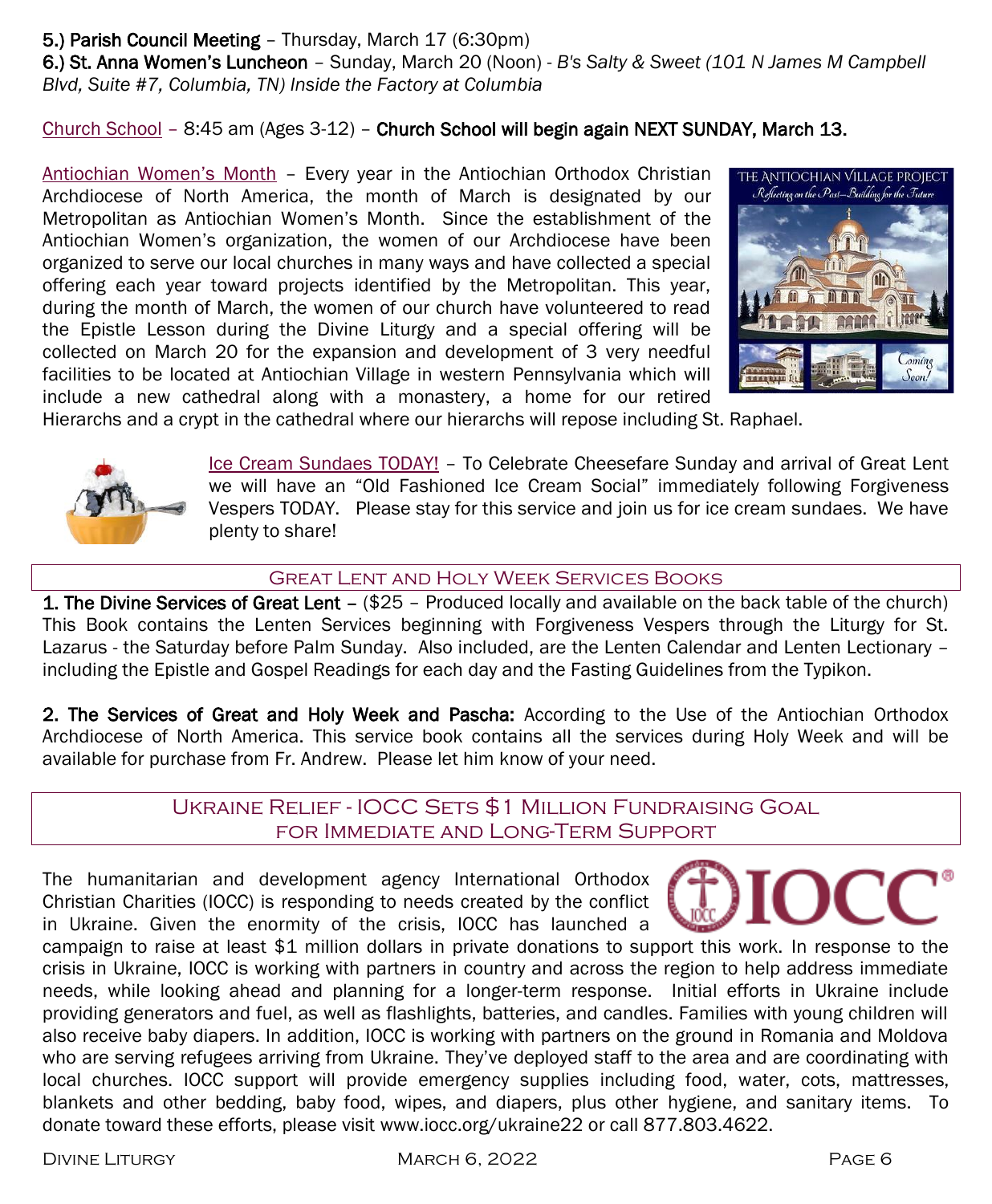#### GENERAL RULES OF THE LENTEN FAST

The Lenten Fast rules that we observe today were established within the monasteries of the Orthodox Church during the sixth through eleventh centuries. These rules are intended for all Orthodox Christians, not just monks and nuns.

The first week of Lent is especially strict. On Monday, Tuesday and Wednesday, a total fast is kept. In practice, very few people are able to do this. Some find it necessary to eat a little each day after sunset. Many Orthodox faithful fast completely on Monday and then eat only uncooked food (vegetables, fruit, nuts) on Tuesday evening. On Wednesday, the fast is kept until after the Presanctified Liturgy, if you are able.

From the second through the sixth weeks of Lent, the general rules for fasting are practiced. Meat, animal products (cheese, milk, butter, eggs, lard), fish (meaning fish with backbones), olive oil and wine (all alcoholic drinks) are not consumed during the weekdays of Great Lent. Octopus and shellfish are allowed, as is vegetable oil. On weekends, olive oil and wine are permitted.

In many monasteries and Orthodox Christian homes only one meal a day is eaten on weekdays and two meals on weekends of Great Lent. No restriction is placed on the amount of food during the meal, though moderation is always encouraged in all areas of one's life. Speak to your priest for specific guidelines if you have unique health concerns.

Fish, oil and wine are allowed on the Feast of the Annunciation (March 25) and on Palm Sunday (one week before Easter). On other feast days, such as the Holy Forty Martyrs of Sebaste (March 9), the Forefeast of the Annunciation (March 24) and the Synaxis of the Archangel Gabriel (March 26), wine and oil are permitted.

http://ww1.antiochian.org/fasting-great-lent

### ST. ANNA PRAYER REQUESTS

*(Please send updates to this Prayer List to: FrAndrewShort@Gmail.com)*

- Planning for our church Please pray for all of those involved with the short-term and long-term plans.
- Rita Trimble
- Jordan (Basil Derryberry's nephew)
- McCaffrey family (friends of Webster's)
- Ben & Family (Kevin Hathaway's son)
- Anna (Basil Derryberry's sister)
- Robbie (Basil Derryberry's brother)
- Melody (Anna Rose's friend)
- Mark (Julie Dumond's husband)
- TJ (Kevin Hathaway's friend)
- Kevin & Laura Hathaway
- Bonnie (Rachel Meese's grandmother 101 yrs)
- Lisa Trimble
- Cynthia (Nancy Webster's friend)
- Sister Aemilia (The Short's daughter in Greece)
- Robert & Suzanne (Basil Derryberry's parents)
- Joe & Margaret (Basil Derryberry's friends)
- Madeleine (Andrew Webster's friend)
- Angela (Lisa Trimble's friend)
- 
- Lindsay (Andrew Webster's friend)
- Sarah & family (Rachel Meese's friend)
- Donna (Lindsay Weaver's stepmother)
- Jeff (Lindsay Weaver's father)
- Don (Fr. Andrew's friend)
- Isaac (Fr. Andrew's friend)
- Arlin Troyer
- Greg (Rita Trimble's godson)
- Jake & family (Rachel Meese's brother)
- Linda (Lisa Trimble's cousin)
- Jan (Lisa Trimble's friend)
- John & Jackie (Kevin Hathaway's son & wife)
- Dn. Stephen and Sh. Mary Heffelfinger
- Kh. Belinda